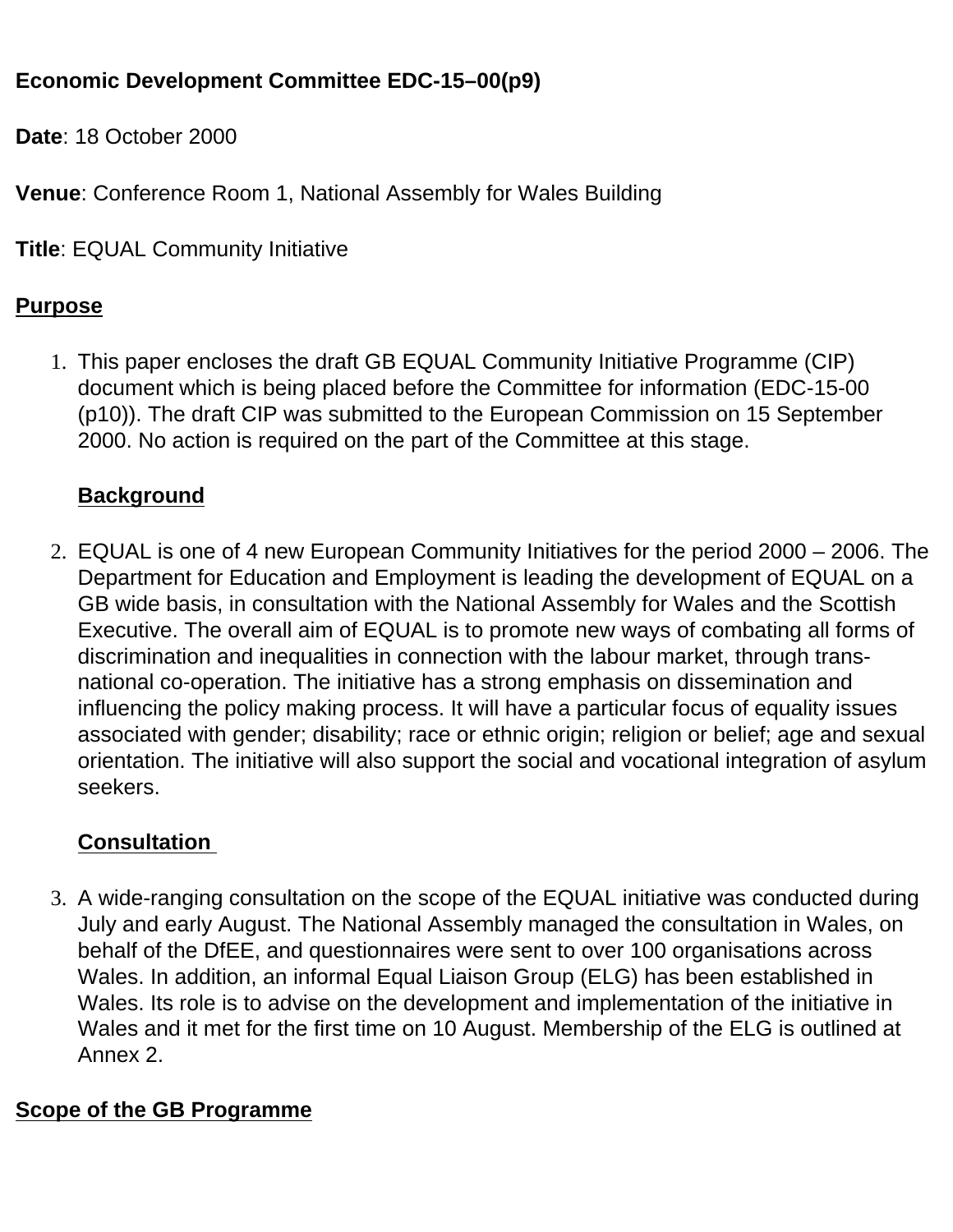- 4. The National Assembly and the Scottish Executive were given the opportunity to comment on earlier versions of the draft CIP.
- 5. Key points for the Committee to note are:
- Overall Purpose of the Initiative to test new ways of delivering policy priorities for tackling discrimination in the labour market within the context of the European Employment Strategy. The Initiative will help to inform future policy development and encourage the sharing of good practice between Member States through trans-national co-operation. The intention is to incorporate successful innovation into mainstream Structural Fund programmes;
- The Target Groups (Chapter 1.1) there will be a particular emphasis on tackling discrimination based on sex, racial or ethnic origin, religion or belief, disability, age or sexual orientation. The initiative will also include action to help the social and vocational integration of asylum seekers;
- Thematic Working (Chapter 2.3) -. The initiative is structured around 9 thematic fields Eight of these are defined in the context of the four pillars of the European Employment Strategy (EES) and include facilitating access to the labour market; combating racism and xenophobia; opening up the business creation process to all; strengthening the social economy; promoting lifelong learning and inclusive work practices; supporting the adaptability of firms; reducing gender gaps and supporting job desegregation . Equal Opportunities is also being addressed as a cross-cutting issue. The ninth theme covers the specific needs of asylum seekers.
- Framework for Action (Chapters 2.3 & 3.3) this CIP sets out the UK policy context and the scope for further/innovative work under EQUAL, broken down by theme. Having consulted relevant policy divisions within the Assembly, together with the EQUAL Liaison Group, there is agreement that the priorities contained in this section are sufficiently enabling to allow us the flexibility to address the issues which are of particular interest in tackling labour market discrimination and social disadvantage in **Wales**
- Development Partnerships (Chapter  $3.4.1$ ) EQUAL projects will be prepared and implemented by 'Development Partnerships. Each partnership must have at least one transnational partner. Partnerships can be constituted on either a geographical or sectoral (thematic) basis.The emphasis will be on developing innovative ways of delivering employment policies addressing inequality and discrimination issues rather than mainstream delivery, which is catered for under the structural fund programmes.
- Framework for Implementation (Chapter  $4.1$ ) this chapter describes the process by which EQUAL will be implemented in Great Britain. It is proposed that the National